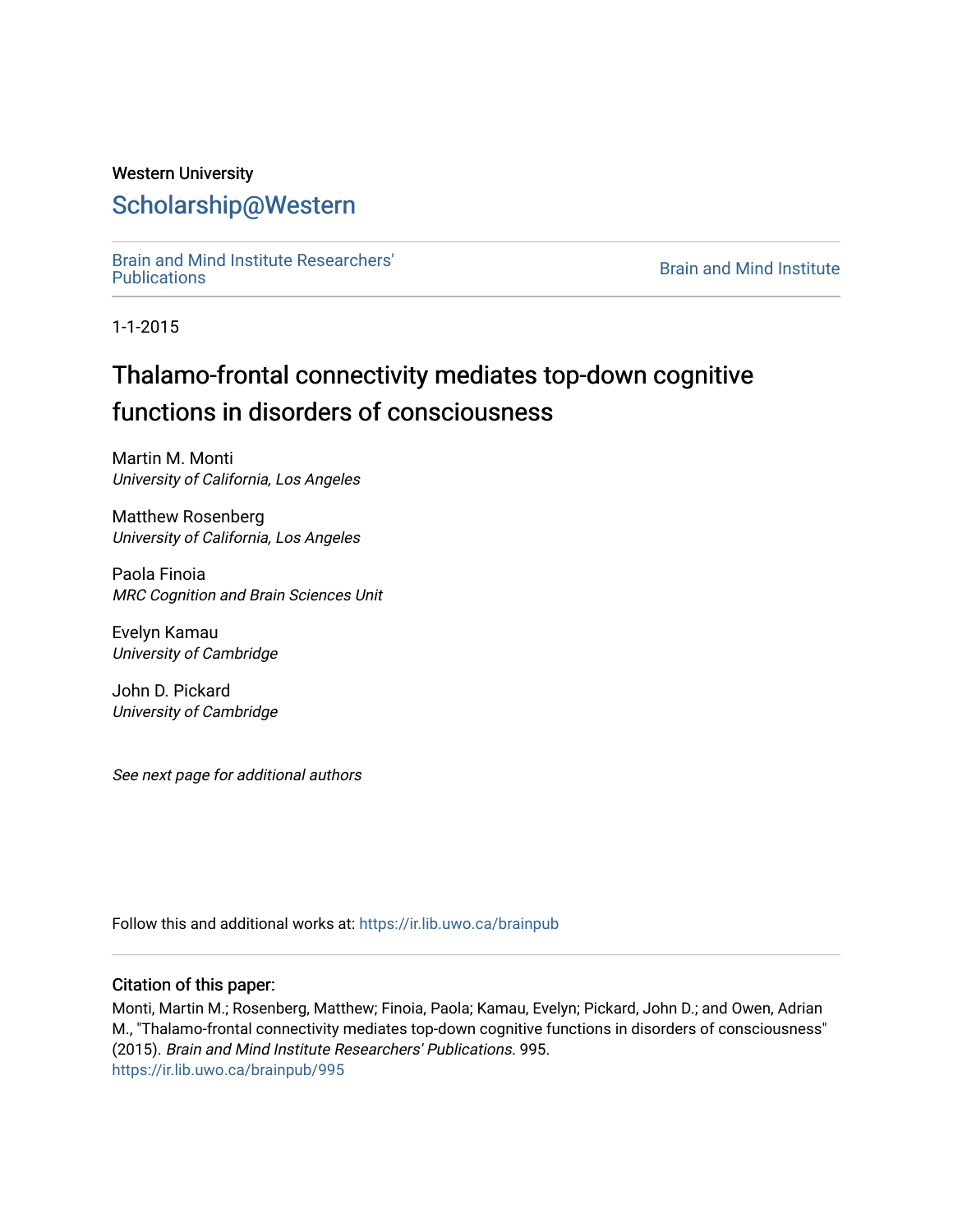# Authors

Martin M. Monti, Matthew Rosenberg, Paola Finoia, Evelyn Kamau, John D. Pickard, and Adrian M. Owen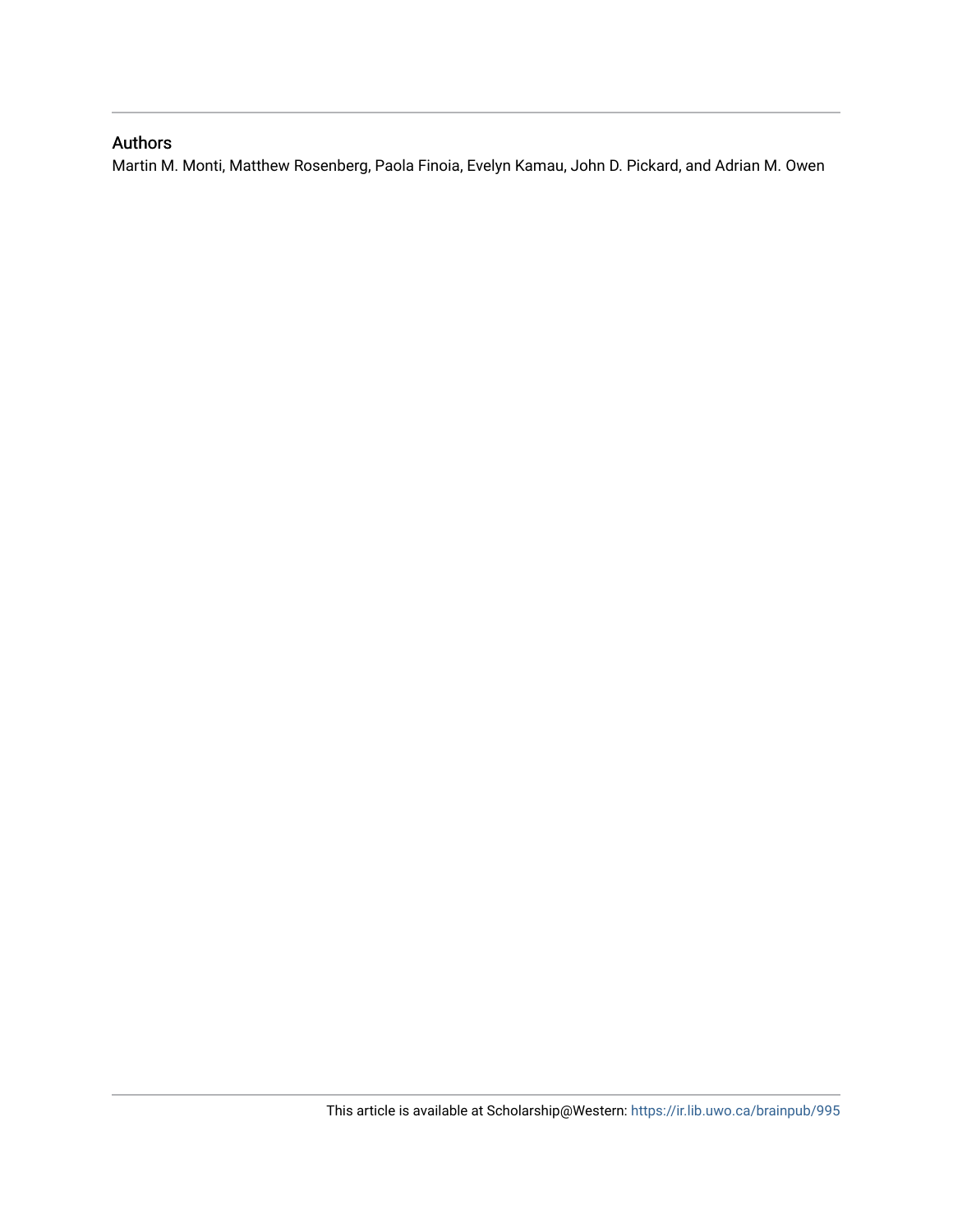# Thalamo-frontal connectivity mediates top-down cognitive functions in disorders of consciousness

Martin M. Monti, PhD Matthew Rosenberg, BA Paola Finoia, PhD Evelyn Kamau, MSc, RN John D. Pickard, FRCS, FMedSci Adrian M. Owen, PhD

Correspondence to Dr. Monti: [monti@psych.ucla.edu](mailto:monti@psych.ucla.edu)

#### ABSTRACT

Objective: We employed functional MRI (fMRI) to assess whether (1) patients with disorders of consciousness (DOC) retain the ability to willfully engage in top-down processing and (2) what neurophysiologic factors distinguish patients who can demonstrate this ability from patients who cannot.

Methods: Sixteen volunteers, 8 patients in vegetative state (VS), 16 minimally conscious patients (MCS), and 4 exit from MCS (eMCS) patients were enrolled in a prospective cross-sectional fMRI study. Participants performed a target detection task in which they counted the number of times a (changing) target word was presented amidst a set of distractors.

Results: Three of 8 patients diagnosed as being in a VS exhibited significant activations in response to the task, thereby demonstrating a state of consciousness. Differential activations across tasks were also observed in 6 MCS patients and 1 eMCS patient. A psycho–physiologic interaction analysis revealed that the main factor distinguishing patients who responded to the task from those who did not was a greater connectivity between the anterior section of thalamus and prefrontal cortex.

Conclusions: In our sample of patients, the dissociation between overt behavior observable in clinical assessments and residual cognitive faculties is prevalent among DOC patients (37%). A substantial number of patients, including some diagnosed with VS, can demonstrate willful engagement in top-down cognition. While neuroimaging data are not the same as observable behavior, this suggests that the mental status of some VS patients exceeds what can be appreciated clinically. Furthermore, thalamo-frontal circuits might be crucial to sustaining top-down functions. Neurology® 2015;84:1–<sup>7</sup>

#### **GLOSSARY**

DOC = disorders of consciousness; eMCS = exit from minimally conscious state; FA = flip angle; fMRI = functional MRI;  $GLM$  = generalized linear model;  $MCS$  = minimally conscious state;  $MNI$  = Montreal Neurological Institute; PPI = psychophysiologic interaction approach; ROI = region of interest; TE = echo time; TR = repetition time; VS = vegetative state.

Assessing the amount of residual cognitive function that can be maintained after severe brain injury is a major challenge. The issue is particularly relevant in the context of patients with disorders of consciousness (DOC) such as vegetative state  $(VS)^{1,2}$  and minimally conscious state (MCS).<sup>3</sup> Indeed, assessment of residual cognitive processing in this cohort is well known to be problematic,  $4-7$  and raises several complex scientific, clinical, and ethical issues. $8-10$ 

In recent years, an increasing number of studies have demonstrated the potential of neuroimaging approaches for assessing residual cognition, as well as the presence of consciousness, in patients who appear nonresponsive in standard clinical testing (see reference 11 for a comprehensive review). Yet very little is known about why some patients respond to neuroimaging protocols while others do not. We employ a previously validated functional MRI (fMRI)

Editorial, page XXX

From the Department of Psychology (M.M.M., M.R.), University of California Los Angeles; the Department of Neurosurgery (M.M.M.), Brain Injury Research Center (BIRC), Geffen School of Medicine at UCLA, Los Angeles; the Cognition and Brain Sciences Unit (P.F.), Medical Research Council, Cambridge; the Division of Neurosurgery (P.F., E.K., J.D.P.), University of Cambridge, Addenbrooke's Hospital, Cambridge, UK; and the Natural Science Building (A.M.O.), Brain & Mind Institute, The University of Western Ontario, London, Canada.

Go to [Neurology.org](http://neurology.org/) for full disclosures. Funding information and disclosures deemed relevant by the authors, if any, are provided at the end of the article. This is an open access article distributed under the Creative Commons Attribution–Noncommercial License, which permits downloading, sharing, and reproducing the work in any medium, provided it is properly cited. The work cannot be used commercially.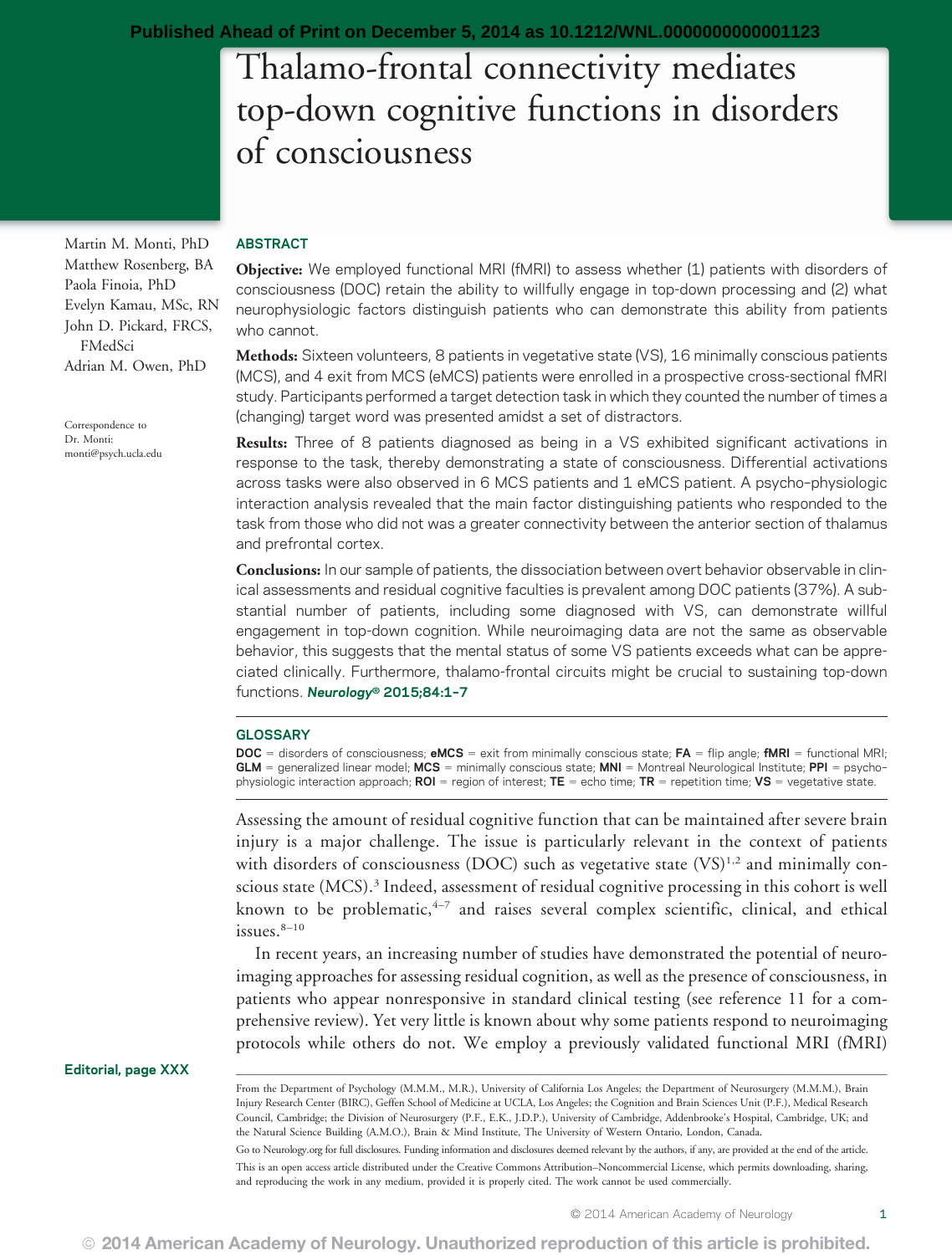| Table 1    |           | Patient demographic data, injury information, and total CRS-R score |     |           |            |                   |
|------------|-----------|---------------------------------------------------------------------|-----|-----------|------------|-------------------|
| Patient    | Diagnosis | Age, y                                                              | Sex | Etiology  | <b>MPI</b> | <b>CRS-R</b>      |
| P01        | VS        | 43                                                                  | F   | NT        | 10         | 8                 |
| P02        | <b>VS</b> | 67                                                                  | M   | T         | 14         | 5                 |
| P03        | VS        | 21                                                                  | M   | T         | 6          | 6                 |
| P04        | VS        | 49                                                                  | M   | Τ         | 3          | 4                 |
| P05        | <b>VS</b> | 62                                                                  | Μ   | NT        | 13         | 7                 |
| P06        | VS        | 45                                                                  | M   | Τ         | 8          | 7                 |
| P07        | <b>VS</b> | 54                                                                  | M   | <b>NT</b> | 15         | 4                 |
| <b>P08</b> | VS        | 38                                                                  | M   | Τ         | 16         | 5                 |
| P09        | $MCS-$    | 36                                                                  | M   | T         | 30         | 11                |
| P10        | $MCS-$    | 39                                                                  | M   | T         | 36         | 9                 |
| P11        | $MCS-$    | 25                                                                  | F   | T.        | NA         | 10                |
| P12        | $MCS-$    | 35                                                                  | M   | <b>NT</b> | 33         | 6                 |
| P13        | $MCS+$    | 56                                                                  | М   | NT        | 6          | 13                |
| P14        | $MCS+$    | 25                                                                  | M   | Τ         | 8          | 11                |
| P15        | $MCS+$    | NA                                                                  | NA  | <b>NA</b> | <b>NA</b>  | 16                |
| P16        | $MCS+$    | 31                                                                  | M   | NT        | 131        | 19                |
| P17        | $MCS+$    | 34                                                                  | M   | Τ         | 13         | 15                |
| P18        | $MCS+$    | 44                                                                  | M   | T         | 16         | 10                |
| P19        | $MCS+$    | 63                                                                  | Μ   | NT        | 27         | 12                |
| P20        | $MCS+$    | 46                                                                  | M   | T         | 23         | 11                |
| P21        | $MCS+$    | 24                                                                  | F.  | T         | 62         | 15                |
| P22        | $MCS+$    | 56                                                                  | M   | T         | 14         | 14                |
| P23        | $MCS+$    | 55                                                                  | F   | <b>NT</b> | 11         | 13                |
| P24        | $MCS+$    | 38                                                                  | F   | T         | 8          | 10                |
| P25        | eMCS      | 57                                                                  | F   | <b>NT</b> | 38         | $\qquad \qquad -$ |
| P26        | eMCS      | 17                                                                  | M   | T         | 8          | 18                |
| P27        | eMCS      | 59                                                                  | M   | <b>NT</b> | 16         | 21                |
| P28        | eMCS      | 56                                                                  | M   | NT        | 15         | 20                |

Abbreviations: CRS-R = Coma Recovery Scale-Revised; MCS = minimally conscious state;  $MPI =$  months post ictum; NA = data point not available; NT = nontraumatic; T = traumatic;  $VS = v$ egetative state.

> paradigm<sup>12</sup> to explore top-down cognition in a group of 28 DOC patients. In particular, we address 3 main questions. First, to what extent, in our available sample, do DOC patients retain the ability to maintain information through time and voluntarily engage in top-down processing? Second, what proportion of patients who appear nonresponsive (and thus VS) during clinical testing can demonstrate the presence of consciousness via neuroimaging? Third, what neurophysiologic differences, in terms of large-scale cortico-thalamo-cortical connectivity, distinguish patients who respond to the neuroimaging task from patients who do not?

METHODS Patient population. A convenience sample of 28 patients participated in the study. Patients were recruited, over a time span of 2.5 years, from specialized long-term care-taking centers. Inclusion criteria for being invited to our center were a DOC diagnosis, consent of the legal representative, and suitability to undergo transportation from their care-taking facility to our center. The only exclusion criterion was unsuitability for entering the MRI environment (e.g., any type of non-MRI-safe implant) or any medical condition making it unsafe for the patient to participate (a decision that rested with clinical personnel blinded to the specific aims of this study). After having been admitted to our center, each patient underwent clinical testing (reported in tables 1 and 2). Patients remained in our facility for a period of 5 days (including arrival and departure days) for clinical and neuroimaging testing. The selection of patients who were invited to our center was not performed in a statistical manner, thus circumscribing the inferential scope of our observational study. The sample included 8 patients with a VS diagnosis, 16 MCS, and 4 exit from MCS (eMCS), as classified by the Coma Recovery Scale–Revised.13 Demographic, injury, and clinical data are presented in tables 1 and 2. Following the taxonomy introduced by Bruno et al.,<sup>14</sup> minimally conscious patients were further divided into MCS- (i.e., patients demonstrating low-level behavioral responses such as visual pursuit, localization of noxious stimulation, or contingent behavior such as appropriate smiling or crying to emotional stimuli;  $n = 4$ ) and MCS+ (i.e., patients demonstrating high-level behavioral responses such as command following, intelligible verbalizations, or nonfunctional communication;  $n = 12$ ).

Healthy volunteers. Sixteen (previously described<sup>12</sup>) healthy volunteers underwent the same procedure.

Standard protocol approval, registrations, and patient consent. For each patient, we collected written assent from his or her legal representative. Healthy volunteers provided written consent personally. The described procedures were approved by the Cambridge Local Research Ethics Committee.

Experimental design. Each participant took part in one functional and one structural scan (as part of a larger battery of fMRI tasks). The functional scan consisted of performing 5 target detection blocks and 5 passive listening blocks (see Task), which repeated in an ABAB fashion, with passive listening always being performed first. The start of each block was signaled by a 4-second aural cue that indicated the nature of the block, and revealed, for counting blocks, the target word. The cue was then followed by a sequence of non–intrinsically salient words, presented aurally at 1 Hz.12

Task. Participants thus performed 2 alternating tasks.<sup>12</sup> While in both tasks participants were exposed to identical levels of stimulation (i.e., 26 words—see Stimuli), during the "passive listening" baseline task, they were asked to just listen to the sequence of words, and during "target detection" task (or "counting" task, interchangeably), they were asked to count the number of times a given target word (randomly selected in each of the 5 target detection blocks) was repeated.<sup>12</sup> For participants to know which task to perform, 2 aural cues were used. In both tasks a 250-msec tone alerted participants to the beginning of a new block. The sound was followed by the instruction "Listen all" to identify listening blocks, and the instruction "Count [target word]" to identify a counting block (and to reveal the target word). Both cues lasted a total of 4 seconds.<sup>12</sup> Detailed instructions were given to participants before starting the session.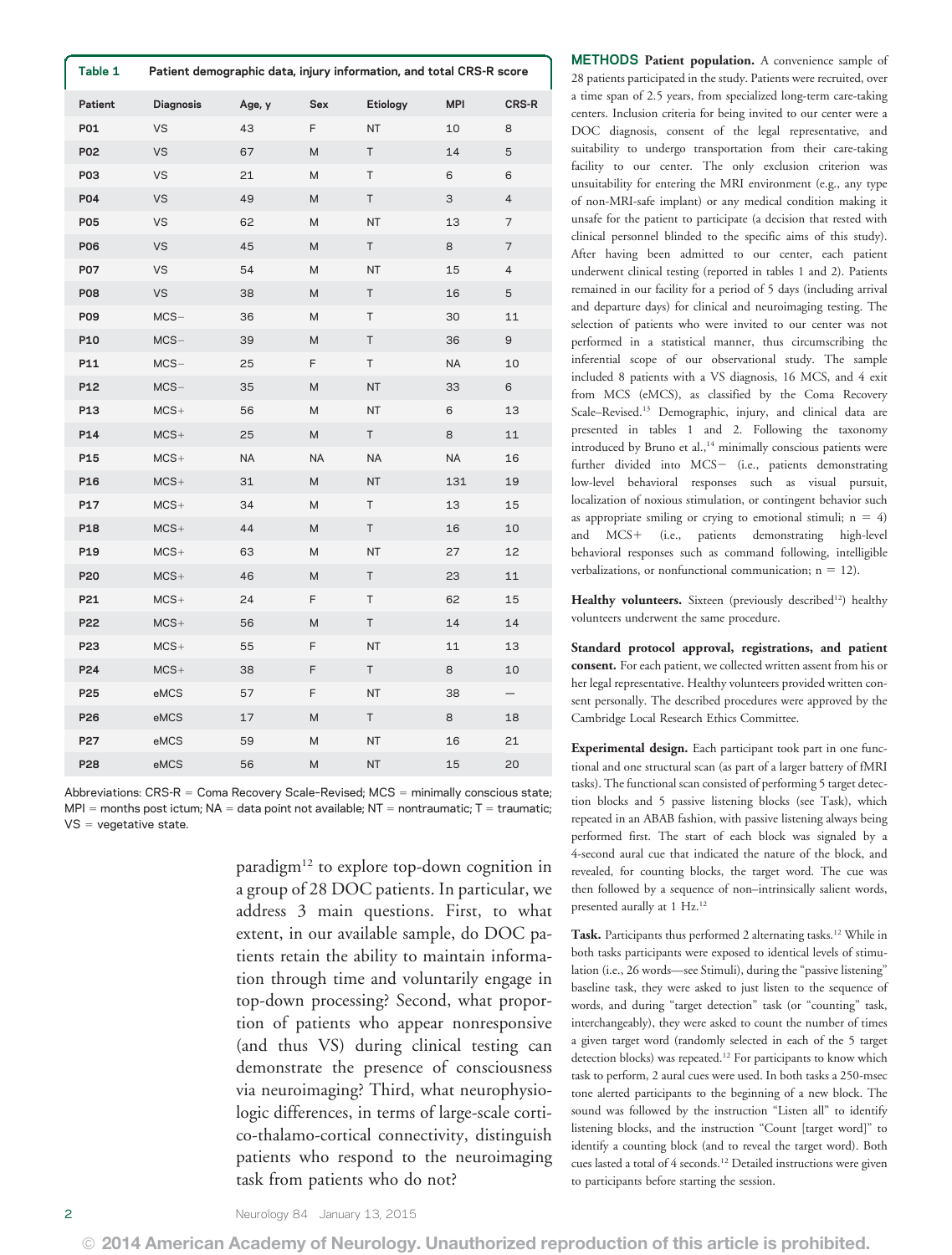| Table 2          | Patient CRS-R scores per each subscale |                   |             |                     |                |                |                     |                |
|------------------|----------------------------------------|-------------------|-------------|---------------------|----------------|----------------|---------------------|----------------|
| Patient          | <b>Diagnosis</b>                       | Total             | A           | V                   | M              | O              | $\mathbf c$         | Ar             |
| P01              | VS                                     | 8                 | $\mathbf 1$ | 1                   | 2              | 2              | 0                   | 2              |
| P02              | <b>VS</b>                              | 5                 | 0           | 1                   | 2              | $\mathbf 1$    | $\mathsf O$         | 1              |
| P03              | VS                                     | 6                 | 1           | $\mathbf 1$         | 2              | 1              | 0                   | 1              |
| P04              | VS                                     | 4                 | 0           | $\mathsf{O}\xspace$ | $\overline{c}$ | $\mathbf 1$    | $\mathsf{O}\xspace$ | 1              |
| P05              | VS                                     | 7                 | 1           | 0                   | $\overline{c}$ | 2              | 0                   | $\overline{c}$ |
| <b>P06</b>       | <b>VS</b>                              | 7                 | $\mathbf 1$ | $1\,$               | $\overline{c}$ | $\mathbf 1$    | $\mathsf{O}\xspace$ | $\mathsf{S}$   |
| P07              | VS                                     | 4                 | 0           | 0                   | 2              | $\mathbf 1$    | 0                   | 1              |
| <b>P08</b>       | VS                                     | $\mathbf 5$       | 1           | $\mathsf{O}$        | 1              | $\mathbf 1$    | $\mathsf{O}$        | $\mathsf{S}$   |
| P09              | $MCS-$                                 | 11                | 2           | 3                   | 2              | 2              | 0                   | $\overline{c}$ |
| P10              | $MCS-$                                 | 9                 | $\mathbf 1$ | 3                   | 2              | 1              | 0                   | 2              |
| P11              | $MCS-$                                 | 10                | 2           | 3                   | $\overline{c}$ | $\mathbf 1$    | $\mathsf{O}\xspace$ | $\overline{c}$ |
| P12              | $MCS-$                                 | 6                 | $\mathbf 1$ | 2                   | 1              | 0              | $\mathsf{O}$        | $\mathsf{S}$   |
| P13              | $MCS+$                                 | 13                | 3           | 3                   | $\overline{c}$ | $\overline{c}$ | $\mathbf 1$         | $\overline{c}$ |
| P14              | $MCS+$                                 | 11                | 2           | 4                   | 2              | 1              | 0                   | $\mathsf{S}$   |
| P15              | $MCS+$                                 | 16                | 3           | 4                   | 4              | $\overline{c}$ | 0                   | 3              |
| P16              | $MCS+$                                 | 19                | 3           | 5                   | 5              | 2              | 1                   | 3              |
| P17              | $MCS+$                                 | 15                | 4           | 3                   | З              | $\overline{c}$ | 0                   | 3              |
| P18              | $MCS+$                                 | 10                | 3           | 3                   | $\overline{c}$ | $\mathsf{O}$   | $\mathsf{O}\xspace$ | $\mathsf{S}$   |
| P19              | $MCS+$                                 | 12                | 3           | 3                   | 2              | 2              | 1                   | 1              |
| P20              | $MCS+$                                 | 11                | 3           | 3                   | $\overline{c}$ | $\mathbf 1$    | $\mathsf{O}$        | $\mathsf{S}$   |
| P21              | $MCS+$                                 | 15                | 3           | 4                   | 4              | $\mathbf 1$    | 0                   | 3              |
| P22              | $MCS+$                                 | 14                | 4           | 3                   | 3              | $\overline{c}$ | 0                   | $\mathsf{S}$   |
| P <sub>23</sub>  | $MCS+$                                 | 13                | 3           | 5                   | 2              | $\mathbf 1$    | 0                   | 2              |
| P24              | $MCS+$                                 | 10                | $\mathbf 1$ | $\mathbf{1}$        | $\overline{c}$ | $\overline{c}$ | $\mathbf{1}$        | 3              |
| P25 <sup>a</sup> | eMCS                                   | $\qquad \qquad -$ |             |                     | —              | —              |                     |                |
| P26              | eMCS                                   | 18                | 2           | 4                   | 6              | 3              | 1                   | $\mathsf{S}$   |
| P27              | eMCS                                   | 21                | 4           | 5                   | 6              | 1              | 2                   | З              |
| P28              | eMCS                                   | 20                | 3           | 5                   | 6              | $\mathbf 1$    | $\mathsf{S}$        | 3              |

Abbreviations:  $A =$  auditory; Ar = arousal; C = communication; CRS-R = Coma Recovery Scale-Revised; eMCS = exit from minimally conscious state;  $M =$  motor; MCS = minimally conscious state;  $0 =$  oromotor;  $V =$  visual.

<sup>a</sup> For P25, CRS-R is not available because the patient was noted to be capable of responding to questions at the bedside.

> Stimuli. The full stimulus set included 120 neutral (i.e., not intrinsically salient) monosyllabic words, half describing living items (e.g., horse, tree) and half describing nonliving items (e.g., table, stone), recorded in a neutral (i.e., nonemotional) female voice.15 From the set, 50 were randomly chosen and allocated, in subgroups of 5, to each of the 10 blocks (5 baseline, 5 target detection). Within each block, words were randomly selected to repeat 7, 6, 5, or 4 times (with 2 words repeating 4 times), resulting in 26 word presentations per block. The 26 words were then allocated, in (pseudo-) random fashion, within each block, that is, with the only constrain that no word be presented multiple times back-to-back. In the 5 counting blocks, the target word appeared twice as the 7-repetition word, twice as the 6-repetition word, and once as the 5-repetition word. The order in which counting blocks featured the 7-, 6-, or 5-repetition target was randomly determined.<sup>12</sup> Importantly, each of the randomizations described above was unique to each participant, ensuring no systematic

difference across conditions. Overall, our design ensures that perceptual stimulation is matched across baseline and target detection blocks, in terms of number of words and repetition frequencies, while prompting for different mental sets.<sup>12,16,17</sup>

fMRI data acquisition. T1-weighted magnetization-prepared rapid gradient echo images (repetition time  $[TR] = 2.250$ msec, echo time  $[TE] = 2.99$  msec, flip angle  $[FA] = 9^{\circ}$ , field of view =  $256 \times 240 \times 160$  mm, 1 mm<sup>3</sup> isovoxel resolution) were acquired on a 3T Siemens (Munich, Germany) Tim Trio scanner at the Wolfson Brain Imaging Centre at Addenbrookes Hospital, Cambridge, UK. T2\*-sensitive images were acquired using an echoplanar sequence (TR =  $2,000$  msec, TE =  $30$  msec, FA = 78°, 32 descending slices,  $3 \times 3 \times 3.75$  mm<sup>2</sup> resolution).<sup>12</sup>

Data analysis. fMRI data analysis. Analyses were performed using FSL.18 Single-subject data underwent standard preprocessing steps including brain extraction, motion correction, spatial (8 mm full width at half maximum) and temporal (with high-pass filters using a gaussian-weighted least-squares straight line fitting, with  $sigma = 30.0$  seconds) smoothing, grand-mean intensity scaling, and coregistration to the T1-weighted image (using 7 degrees of freedom). Data were analyzed with a general linear model approach (which includes prewhitening correction). Given the ABAB block design, only the onset of the counting task was modeled and included in the generalized linear model (GLM) regression, as well as each cue period onset. In addition, we also included 18 regressors of noninterest (6 motion correction parameters and their first and second derivative) to parcel out the effect of motion. Single-subject statistical parametric maps were thresholded using cluster correction of  $Z > 2.3$  and a (corrected) significance threshold of  $p = 0.05$ .<sup>19</sup> For display purposes, individual results were coregistered to the standard Montreal Neurological Institute (MNI) template space (using a 12 degrees of freedom transformation).

Healthy volunteers were analyzed with similar methods. However, the analysis detailed here departs from what we have previously presented<sup>12</sup> in 2 respects. First, as mentioned above, we included as covariates of noninterest, in the single-subject GLM, not only 6 motion parameters but also their first and second derivatives. Second, instead of carrying out a standard mixed-effects group analysis, we aggregate individual results by calculating the percentage of individuals exhibiting activation, at each voxel, for the counting minus baseline task contrast. The group result is thus no longer a map of voxels exhibiting large effect sizes, as compared to the within- and between-subjects variance, but rather a map of the frequency with which a given voxel was found to be active in single subject analysis within our sample of healthy volunteers. In other words, rather than comparing the single-subject patient data to the central tendency of the effect across a group of healthy volunteers, we compare them to a map depicting the probability with which each voxel is found active across each single-subject analysis of healthy volunteers (which indexes both central tendency—as high probability areas—as well as variability—as low probability areas; see figure 1A). For these reasons, this procedure provides for a more appropriate benchmark as compared to the conventional mixedeffects group analysis.

Psycho-physiologic interaction analysis. Finally, to assess the question of why some patients responded to the task while others did not, we employ a psycho–physiologic interaction approach (PPI).20 This analysis is referred to as a PPI because it captures the interaction between a psychological variable (i.e., the onset and offset of a cognitive task) and a physiologic variable (i.e., the blood oxygenation level–dependent signal within a region of interest [ROI]). Following the recent proposal that specific thalamo-cortical connections might be crucial to the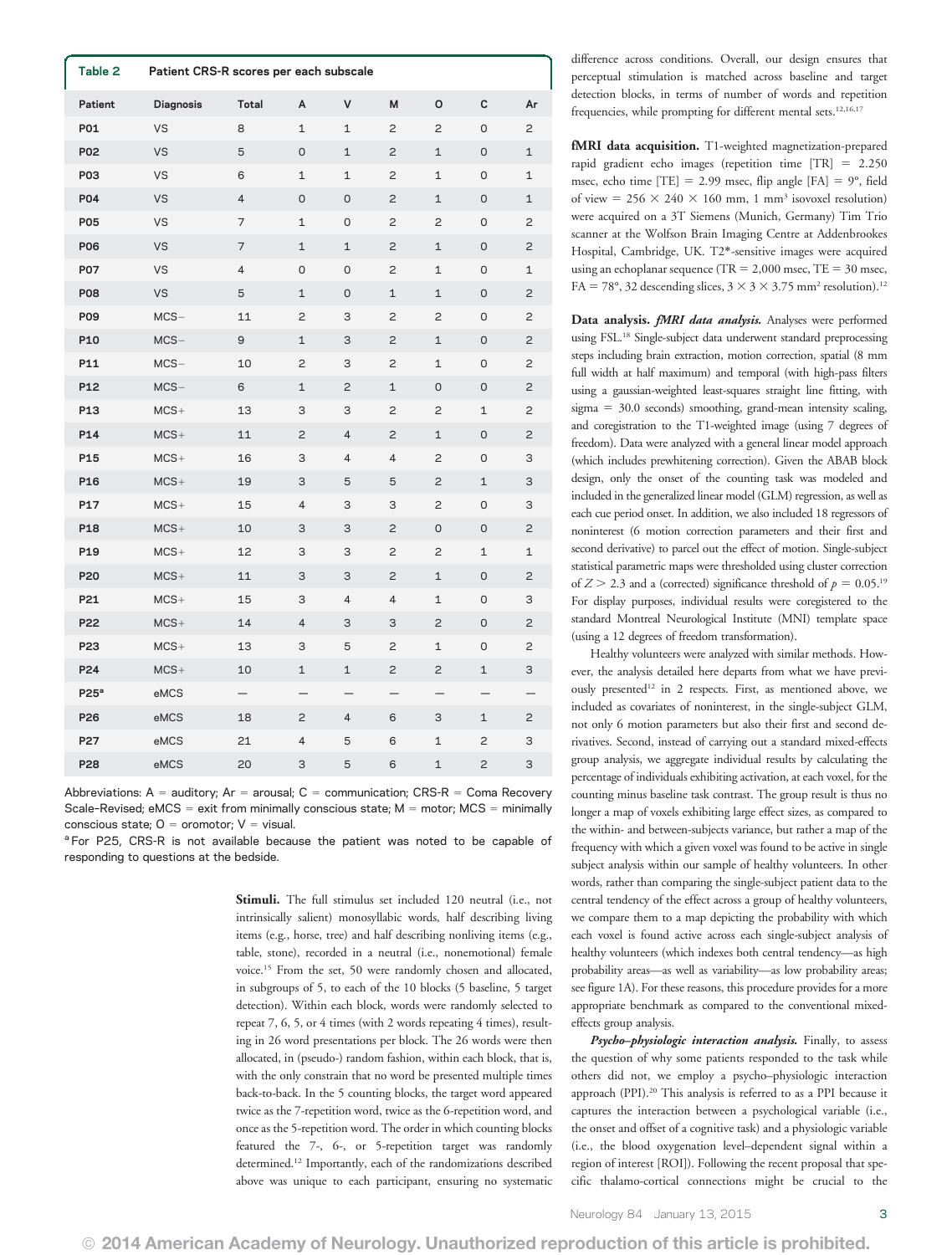

(A) Percent of healthy volunteers exhibiting activation in each region of the brain. (B) Individual activation results for vegetative state (VS), minimally conscious state (MCS+), and exit from minimally conscious state (eMCS) patients.

maintenance of large-scale neural circuits underlying willful behavior,21–<sup>23</sup> we use as a seed ROI the section of thalamus connecting to prefrontal cortex (as defined by the Harvard-Oxford atlas,<sup>24</sup> which is consistent with the anatomical location of sections of the mediodorsal and ventral anterior nuclei, and the anterior complex), and assess its full brain connectivity. This analysis shows the changes in connectivity patterns between thalamus and any brain region that occur during the counting task as compared to the passive listening task. Finally, by comparing the results of the PPI analysis across patients who respond to the task and patients who do not, we can reveal whether differences in the engagement of thalamic circuits during the 2 tasks is associated with the patients' ability to perform the task. For each patient, the PPI regressor was calculated by computing the interaction between the task regressor and the time course associated with the seed mask. All patients for whom excessive motion was noted (i.e., motion  $>3$  mm; subjects marked with "m" in table 3) were excluded from the analysis. Comparison of the PPI regressors between patients who did and patients who did not respond to the task was performed using a fixed-effects 2-group design (because of the low number of subjects in each group) and evaluated against a criterion of  $p < 0.05$  cluster-corrected (determined through 3dClustSim to require a minimum of 387 contiguous voxels with individual significance of  $p < 0.02$ ).

RESULTS Results for all patient groups are reported in table 3 and figure 1B. Significant activations for the count minus listen contrast were uncovered in a total of 10 out of 28 patients. More specifically, 3 of 8 VS patients exhibited differential activations in the 2 tasks, thereby revealing a mental state of (at least minimal) consciousness. In the remaining patient groups, significant activity was detected in  $6$  of  $12$  MCS+ patients

and 1 of the 4 eMCS patients. Interestingly, no MCSpatient exhibited significant activity. With respect to patients exhibiting negative results, we distinguish in table 3 those for whom no result was observed (marked with "N") from patients for whom excessive movement was detected  $(>3$  mm) precluding meaningful analyses  $(3 \text{ VS}, 1 \text{ MCS}$ , and  $3 \text{ MCS}$  + patients, marked with "m").

When assessing the results with respect to patient etiology, it is remarkable that 6 of the 10 responders had a nontraumatic brain injury (table 1). Of these, 2 VS and  $1$  MCS+ had anoxic brain injuries (P05, P07, and P13, respectively), while the remaining 2 MCS+ and 1 eMCS patients (P16, P23, and P27, respectively) had an intracerebral hemorrhage.

As depicted in figure 2, the PPI analysis revealed that patients who responded to the task exhibited a greater increase in thalamo-frontal connectivity during the counting task as compared to patients who did not respond to the task. Specifically, greater thalamocortical connectivity was observed in the left frontal pole (peaking at MNI coordinates  $-30$ , 50, 16) spanning the superior and medial frontal gyri.

DISCUSSION The current study presents 3 main findings. First, we show that, in our convenience sample, a substantial number of patients with disorders of consciousness due to severe brain injury can retain high-level cognitive functions. Although our sample of VS patients is relatively small  $(n = 8)$ , it is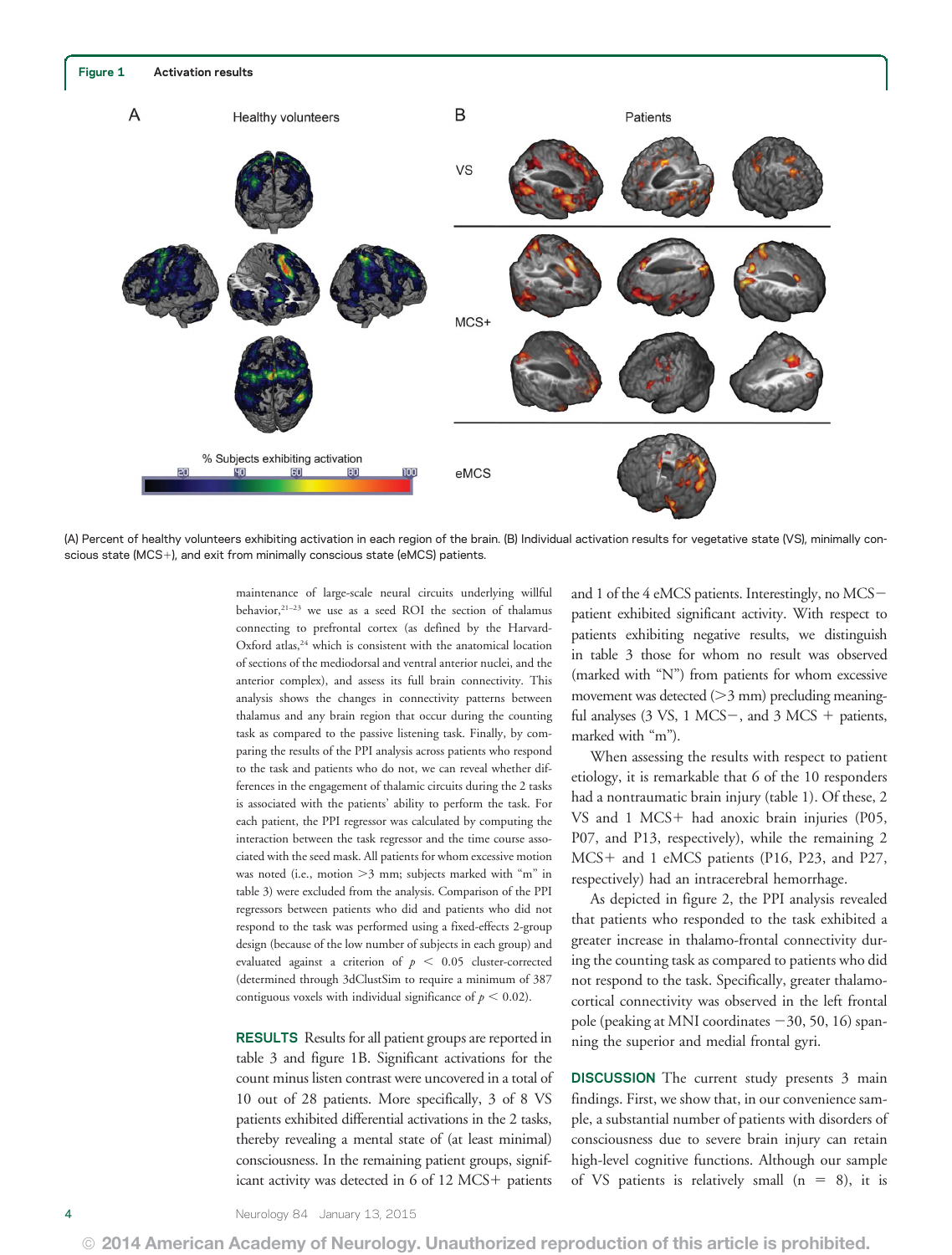| Table 3          | <b>Patient activation results</b> |            |
|------------------|-----------------------------------|------------|
| Patient          | Diagnosis                         | Activation |
| P01              | VS                                | m          |
| <b>P02</b>       | <b>VS</b>                         | Υ          |
| P <sub>03</sub>  | VS                                | m          |
| <b>PO4</b>       | <b>VS</b>                         | N          |
| <b>P05</b>       | VS                                | Υ          |
| <b>P06</b>       | <b>VS</b>                         | m          |
| <b>P07</b>       | VS                                | Y          |
| <b>P08</b>       | VS                                | N          |
| <b>P09</b>       | $MCS-$                            | N          |
| P10              | $MCS -$                           | N          |
| P11              | $MCS -$                           | N          |
| P <sub>12</sub>  | $MCS-$                            | m          |
| P13 <sup>a</sup> | $MCS+$                            | Y          |
| P14              | $MCS+$                            | m          |
| P15              | $MCS+$                            | N          |
| P <sub>16</sub>  | $MCS+$                            | Υ          |
| P17              | $MCS+$                            | Υ          |
| P18              | $MCS+$                            | N          |
| P19              | $MCS+$                            | N          |
| P20              | $MCS+$                            | m          |
| P21              | $MCS+$                            | Υ          |
| P22              | $MCS+$                            | m          |
| P <sub>23</sub>  | $MCS+$                            | Υ          |
| P24              | $MCS+$                            | Υ          |
| P <sub>25</sub>  | eMCS                              | N          |
| P26              | eMCS                              | N          |
| P27              | eMCS                              | Υ          |
| P28              | eMCS                              | N          |

Abbreviations:  $eMCS = exit$  from minimally conscious state;  $m =$  motion artifacts; MCS = minimally conscious state;  $N = no$  activation was detected;  $VS = vegetative$ state;  $Y =$  significant activations were detected. <sup>a</sup> Patient previously described.<sup>12</sup>

remarkable that the incidence of residual high-level cognitive processing identified in this study (37%) is even larger than what has been reported in previous neuroimaging investigations.25,26 At a minimum, our data suggest that the patients who did respond to the task retain the ability to comprehend language to an extent sufficient to understand the instructions and the request to adopt different mental sets throughout the experimental session. In addition, the presence of differential activation during the active "counting" blocks, as compared to the passive "listening" blocks, suggests that responding patients were able to engage in and disengage from different mental sets, as prompted by each cue. Whether patients were indeed counting the target stimuli, as instructed, cannot be determined on the basis of neuroimaging data. Nonetheless, it is clear that they were complying with some aspect of the instructions and differentially processing the stimuli under the 2 conditions as a result of willful top-down cognitive processing. Indeed, our experimental design, in which patients undergo exactly the same level of stimulation under different mental sets prompted by 1-second cues, implies that any differential activation between the 2 tasks cannot be ascribed to features of the stimuli (since they are matched) and can only be a consequence of the patient voluntarily processing stimuli in a different way.17,27 Crucially, unlike experiments making use of intrinsically salient materials (e.g., the patient's own name),<sup>28,29</sup> our stimuli did not possess any intrinsic salience and were randomly allocated (uniquely for each participant) to each condition, preventing any interpretation of our effects as resulting from systematic differences in linguistic features across stimuli appearing in the 2 conditions. Thus, any difference in processing must be the result of some stimuli becoming salient through a voluntary topdown process. We note that different patients match to a different degree the patterns seen in healthy volunteers. In most cases (i.e., all 3 VS, 4 of the 6 MCS+ patients, and the one eMCS patient exhibiting activations) activations fall within regions seen in volunteers (figure 1A), supporting the view that they are engaging in some aspect of the task. In the 2 remaining  $MCS$ + patients (in the rightmost column in figure 1B), systematic and nonartifactual (e.g., motion-driven) activity is found in the posterior temporal and medial parietal regions. Considering the matching of our conditions discussed above (and in more detail elsewhere<sup>12</sup>), which follows previously described criteria,<sup>17</sup> the multiple levels of stimuli randomization, and the knowledge that simple cues such as those employed here do not lead, in the absence of top-down activity, to protracted activations (see reference 30 for a data-based investigation of this point, and references 12, 16, and 17 for discussion), we follow previous literature $31$  in interpreting these systematic activations as marking top-down activity.

Our second main finding relates to the welldocumented problem of MCS patients being mistakenly diagnosed as VS (estimated to be approximately  $40\%)^{4-7}$  and the ability of neuroimaging to uncover willful "brain behavior" in a subset of patients unable to produce unambiguous and recognizable willful motor behavior.16 Indeed, in our sample, 37% of patients who appeared unresponsive in bedside clinical evaluations could nonetheless produce willful brain responses during the neuroimaging assessment. The power of neuroimaging in this context has now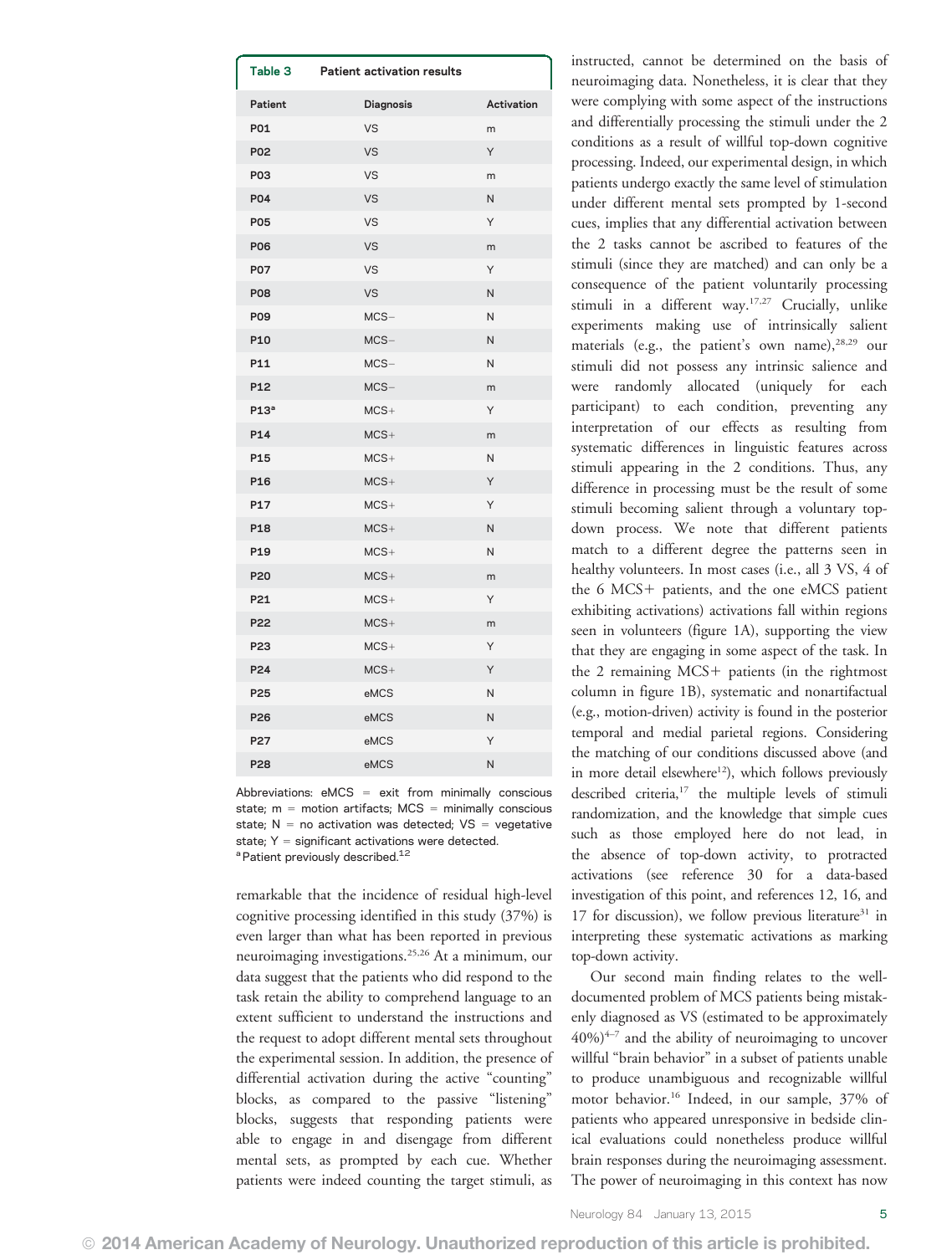

Depiction of the psycho–physiologic interaction approach (PPI) analysis results comparing thalamo-cortical connectivity in patients who responded to the task vs patients who did not (see text for activation peak coordinates).

been demonstrated in multiple instances.<sup>26,32,33</sup> Furthermore, in a simple adaptation of our design, $12$  it has been recently shown that a nonresponsive patient could answer simple questions by selectively deploying top-down attention.<sup>34</sup> However, it is important to note that the dissociation between what is observable at the bedside and what is observable with neuroimaging can go both ways,<sup>31</sup> stressing the fact that behavioral and neuroimaging assessments are best seen as complementary tools.10 Indeed, while 3 of the 8 patients who appeared unresponsive at the bedside could demonstrate a state of consciousness via neuroimaging-based testing, 12 of the 19 patients who could demonstrate consciousness in standard clinical assessments failed to show any detectable activation in our task, a finding that further highlights the complexity of interpreting negative results. While this result might be expected in patients characterized by minimal and fluctuating signs of consciousness (i.e., MCS patients), it is important to stress that we also observed negative results in 3 eMCS, further stressing the complex relationship between the ability to demonstrate willful behavior at the bedside and in advanced neuroimaging protocols.<sup>31</sup>

Third, the PPI analysis shows that, in this sample, the difference between patients who did or did not respond to the task relates directly to the strength of activation in cortico-thalamo-cortical circuits uniting the anterior segments of thalamus and prefrontal cortex. These specific regions are believed to underlie willful behavior<sup>35</sup> and to be implicated in the recovery from disorders of consciousness.11,23,36 Indeed, thalamic integrity has been related to the severity of a patient's disorder of consciousness in both the acute<sup>22</sup> and chronic<sup>37</sup> settings. Furthermore, changes in thalamocortical connectivity have also been shown to underlie the dynamic reconfiguration of brain networks during

loss of consciousness by anesthetic agent.<sup>38</sup> While we stress that because of the low sample the results should not be generalized beyond our cohort, these findings are consistent with the idea that functional or structural impairment (which we cannot distinguish in our dataset) within a cortico-striatopallidal-thalamo-cortical mesocircuit is characteristic of severe DOC.<sup>23,35</sup>

In this work, we have shown that several levels of cognitive processing, including the ability to comprehend verbal information, maintain information through time, and adopt voluntary mindsets—a set of high-level cognitive processes thought to be crucial for consciousness<sup>39</sup>—can be maintained in patients with DOC. This finding thus informs the important discussion of which cognitive processes might be retained after severe brain injury. Our findings are particularly relevant to the subset of patients diagnosed as being in a VS prior to their neuroimaging examination, further confirming the misdiagnosis rates that have been reported in retrospective studies,<sup>4,5</sup> evaluation of different clinical protocols,<sup>6,7</sup> as well as other neuroimaging assessments.<sup>25,26</sup> We stress, however, that generalizable estimation of the incidence with which residual high-level cognition is present in patients with a VS diagnosis will require a larger sample and a more controlled experimental setting. Finally, we have also shown that the level of patient responsiveness in this task directly correlates with quantitative differences in thalamo-frontal connectivity, a finding that confirms the idea that DOC might be best interpreted as a "disconnection syndrome"<sup>11</sup> whereby, because of an impairment in specific cortico-thalamo-cortical circuits, even a functioning cortex might not necessarily give rise to a state of consciousness.<sup>23,40</sup>

#### AUTHOR CONTRIBUTIONS

Martin M. Monti: designed the study, collected neuroimaging data, performed data analysis, interpreted the results, and drafted the manuscript. Matthew Rosenberg: performed data analysis and revised the manuscript. Paola Finoia: collected and interpreted behavioral data. Evelyn Kamau: collected and interpreted behavioral data and revised the manuscript. John D. Pickard: revised the manuscript. Adrian M. Owen: designed the study and revised the manuscript.

#### ACKNOWLEDGMENT

The authors thank the patients' families and the staff at the Royal Hospital for Neuro-disability (London, UK), Leamington Spa Rehabilitation Hospital (Warwick, UK), and the Gardens and Jacobs Neurological Center (Heartfordshire, UK).

#### STUDY FUNDING

Supported by a James S. McDonnell Foundation "Scholar Award," Medical Research Council (U.1055.01.002.00007.01 and U.1055.01.002.00001.01), and European Commission ICT Programme Project FP7-247919.

#### **DISCLOSURE**

The authors report no disclosures relevant to the manuscript. Go to [Neurology.org](http://neurology.org/) for full disclosures.

Received January 26, 2014. Accepted in final form August 6, 2014.

© 2014 American Academy of Neurology. Unauthorized reproduction of this article is prohibited.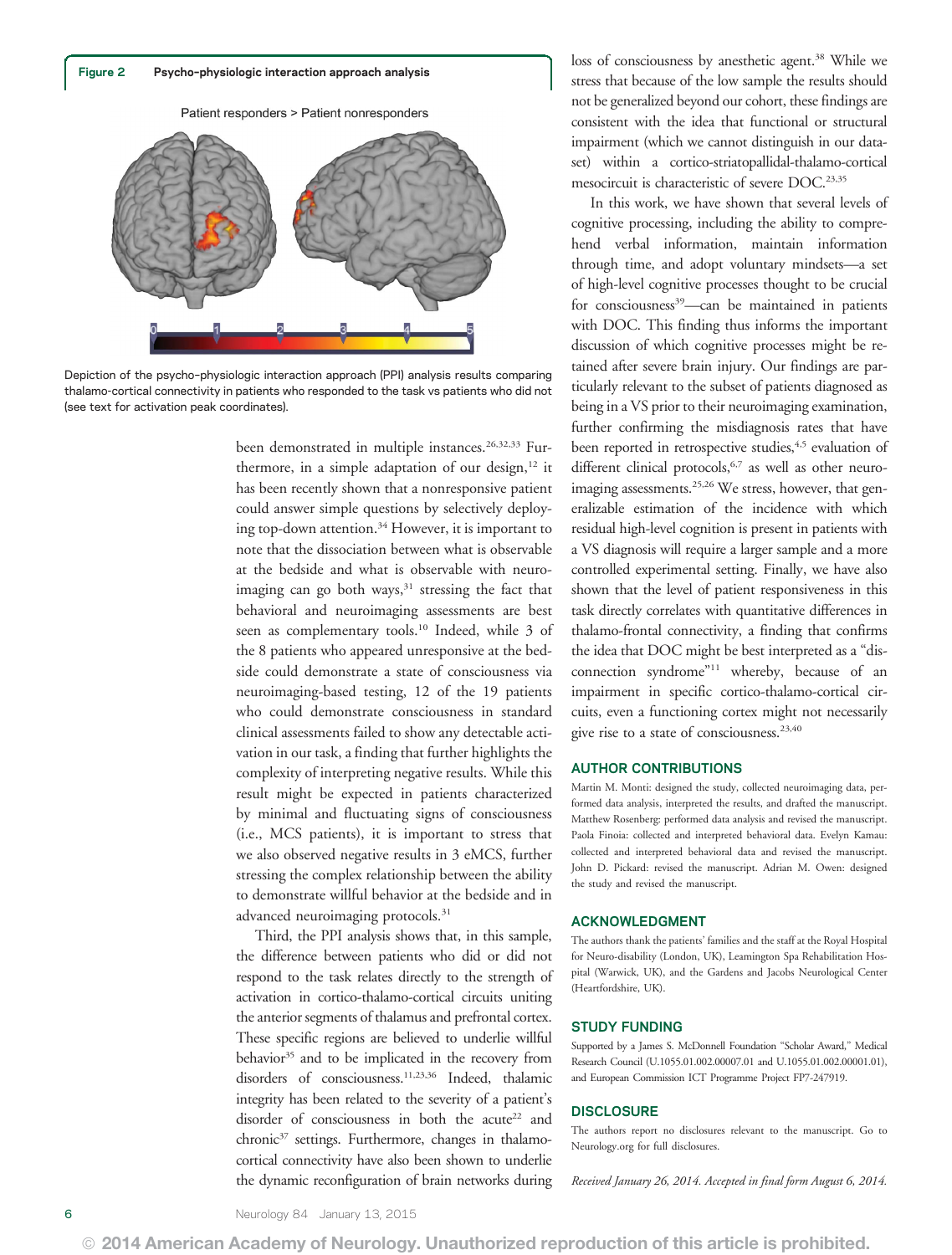#### REFERENCES

- 1. Jennett B, Plum F. Persistent vegetative state after brain damage. RN 1972;35:ICU1–ICU4.
- Monti MM, Laureys S, Owen AM. The vegetative state. BMJ 2010;341:c3765.
- 3. Giacino JT, Ashwal S, Childs N, et al. The minimally conscious state: definition and diagnostic criteria. Neurology 2002;58:349–353.
- 4. Andrews K, Murphy L, Munday R, Littlewood C. Misdiagnosis of the vegetative state: retrospective study in a rehabilitation unit. BMJ 1996;313:13–16.
- 5. Childs NL, Mercer WN, Childs HW. Accuracy of diagnosis of persistent vegetative state. Neurology 1993;43: 1465–1467.
- 6. Schnakers C, Giacino J, Kalmar K, et al. Does the FOUR score correctly diagnose the vegetative and minimally conscious states? Ann Neurol 2006;60:744–745; author reply 745.
- Schnakers C, Vanhaudenhuyse A, Giacino J, et al. Diagnostic accuracy of the vegetative and minimally conscious state: clinical consensus versus standardized neurobehavioral assessment. BMC Neurol 2009;9:35.
- 8. Fins JJ, Illes J, Bernat JL, Hirsch J, Laureys S, Murphy E. Neuroimaging and disorders of consciousness: envisioning an ethical research agenda. Am J Bioeth 2008;8:3–12.
- 9. Jennett B. The vegetative state. J Neurol Neurosurg Psychiatry 2002;73:355–357.
- 10. Monti MM. Ethics, neuroimaging and disorders of consciousness: what is the question? AJOB Neurosci 2013;4:1–2.
- 11. Monti MM. Cognition in the vegetative state. Annu Rev Clin Psychol 2012;8:431–454.
- 12. Monti MM, Coleman MR, Owen AM. Executive functions in the absence of behavior: functional imaging of the minimally conscious state. Prog Brain Res 2009;177: 249–260.
- 13. Giacino JT, Kalmar K, Whyte J. The JFK Coma Recovery Scale–Revised: measurement characteristics and diagnostic utility. Arch Phys Med Rehabil 2004;85:2020–2029.
- 14. Bruno MA, Vanhaudenhuyse A, Thibaut A, Moonen G, Laureys S. From unresponsive wakefulness to minimally conscious PLUS and functional locked-in syndromes: recent advances in our understanding of disorders of consciousness. J Neurol 2011;258:1373–1384.
- 15. Adapa RM, Davis MH, Stamatakis EA, Absalom AR, Menon DK. Neural correlates of successful semantic processing during propofol sedation. Hum Brain Mapp 2014; 35:2935–2949.
- 16. Monti MM, Coleman MR, Owen AM. Neuroimaging and the vegetative state: resolving the behavioral assessment dilemma? Ann NY Acad Sci 2009;1157:81–89.
- 17. Monti MM, Owen AM. Behavior in the brain using functional neuroimaging to assess residual cognition and awareness after severe brain injury. J Psychophysiol 2010;24:76–82.
- 18. Smith SM, Jenkinson M, Woolrich MW, et al. Advances in functional and structural MR image analysis and implementation as FSL. Neuroimage 2004;23(suppl 1): S208–S219.
- 19. Worsley KJ, Evans AC, Marrett S, Neelin P. A threedimensional statistical analysis for CBF activation studies in human brain. J Cereb Blood Flow Metab 1992;12:900– 918.
- 20. Friston KJ. Analyzing brain images: principles and overview. In: Frackowiak RSJ, Friston KJ, Frith CD, Dolan RJ,

Mazziotta JC, editors. Human Brain Function. Waltham, MA: Academic Press; 1997:25–41.

- 21. Laureys S, Antoine S, Boly M, et al. Brain function in the vegetative state. Acta Neurol Belg 2002;102:177–185.
- 22. Lutkenhoff ES, McArthur DL, Hua X, Thompson PM, Vespa PM, Monti MM. Thalamic atrophy in anteromedial and dorsal nuclei correlates with six-month outcome after severe brain injury. Neuroimage Clin 2013;3:396–404.
- 23. Schiff ND. Recovery of consciousness after brain injury: a mesocircuit hypothesis. Trends Neurosci 2010;33:1–9.
- 24. Behrens TE, Johansen-Berg H, Woolrich MW, et al. Non-invasive mapping of connections between human thalamus and cortex using diffusion imaging. Nat Neurosci 2003;6:750–757.
- 25. Cruse D, Chennu S, Chatelle C, et al. Bedside detection of awareness in the vegetative state: a cohort study. Lancet 2011;378:2088–2094.
- 26. Monti MM, Vanhaudenhuyse A, Coleman MR, et al. Willful modulation of brain activity in disorders of consciousness. N Engl J Med 2010;362:579–589.
- 27. Owen AM, Coleman MR. Functional neuroimaging of the vegetative state. Nat Rev Neurosci 2008;9:235–243.
- 28. Perrin F, Schnakers C, Schabus M, et al. Brain response to one's own name in vegetative state, minimally conscious state, and locked-in syndrome. Arch Neurol 2006;63:562–569.
- 29. Schnakers C, Perrin F, Schabus M, et al. Voluntary brain processing in disorders of consciousness. Neurology 2008; 71:1614–1620.
- 30. Owen AM, Coleman MR, Boly M, et al. Response to comments on "Detecting awareness in the vegetative state." Science 2007;315.
- 31. Bardin JC, Fins JJ, Katz DI, et al. Dissociations between behavioural and functional magnetic resonance imagingbased evaluations of cognitive function after brain injury. Brain 2011;134:769–782.
- 32. Chennu S, Finoia P, Kamau E, et al. Dissociable endogenous and exogenous attention in disorders of consciousness. Neuroimage Clin 2013;3:450–461.
- 33. Monti MM, Pickard JD, Owen AM. Visual cognition in disorders of consciousness: from V1 to top-down attention. Hum Brain Mapp 2013;34:1245–1253.
- 34. Naci L, Owen AM. Making every word count for nonresponsive patients. JAMA Neurol 2013;70:1235–1241.
- 35. Schiff ND. Central thalamic contributions to arousal regulation and neurological disorders of consciousness. Ann NY Acad Sci 2008;1129:105–118.
- 36. Laureys S, Faymonville ME, Luxen A, Lamy M, Franck G, Maquet P. Restoration of thalamocortical connectivity after recovery from persistent vegetative state. Lancet 2000;355:1790–1791.
- 37. Fernandez-Espejo D, Bekinschtein T, Monti MM, et al. Diffusion weighted imaging distinguishes the vegetative state from the minimally conscious state. Neuroimage 2011;54:103–112.
- 38. Monti MM, Lutkenhoff ES, Rubinov M, et al. Dynamic change of global and local information processing in propofol-induced loss and recovery of consciousness. PLoS Comput Biol 2013;9:e1003271.
- 39. Dehaene S, Naccache L. Towards a cognitive neuroscience of consciousness: basic evidence and a workspace framework. Cognition 2001;79:1–37.
- 40. Schiff ND, Ribary U, Plum F, Llinás R. Words without mind. J Cogn Neurosci 1999;11:650–656.